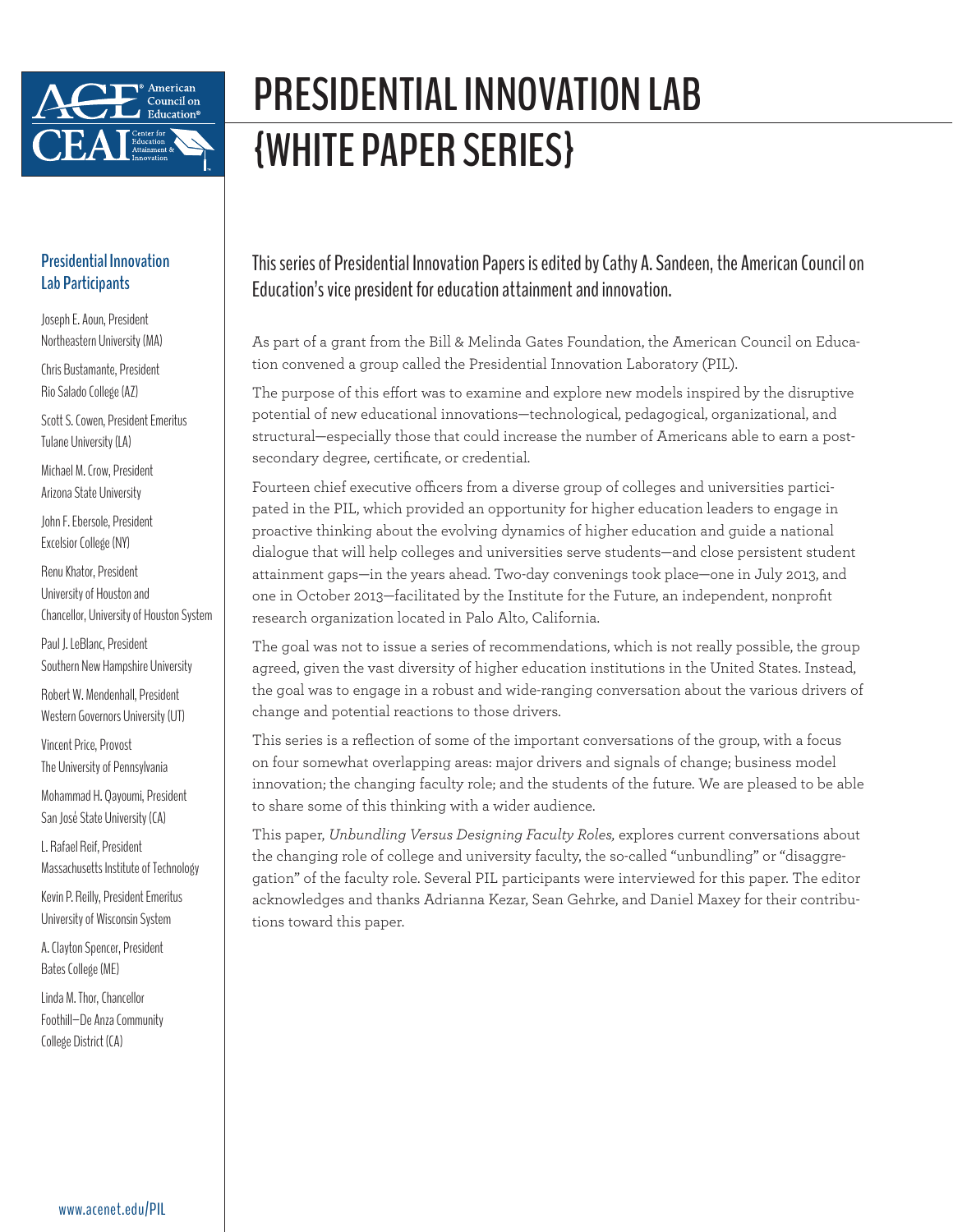

## **PRESIDENTIAL INNOVATION LAB**

### Unbundling Versus Designing Faculty Roles

Under the oft-touted mantle of disruptive change, we hear a lot about the trend toward "unbundling" the traditional faculty role. What does this really mean? Is it a new idea? How might unbundling be operationalized at our institutions today? This paper explores both the historic evolution and current thoughts on unbundling.

### UNBUNDLING DEFINED

Generically, unbundling is the differentiation of tasks and services that were once offered by a single provider or individual (i.e., bundled) and their subsequent distribution among multiple providers and individuals. As it relates to the faculty role, we generally refer to the differentiation of tasks and services in three distinct areas—institutional, professional, and instructional.

*Institutional unbundling* refers to separating services within the college or university into distinct silos, such as teaching, advising, assessment, enrollment management, or admissions. For example, faculty were once responsible for many higher education tasks (e.g., students' development and advising) that are now performed by other institutional professionals in student affairs, academic advising, or auxiliary services.

*Professional unbundling* refers to the separation of professional responsibilities among faculty. Instead of a "complete" scholar who is responsible for teaching, research, and service, for example, this work may be spread among academic professionals who each specialize in just one of these roles. Non-tenure-track faculty who hold teaching-only appointments are a common example.

*Instructional unbundling* refers to dispersing—often with technology's help—the different roles associated with teaching, including course design, delivery, assessment, and advising. As faculty had less expertise in technology and instructional design of online courses, some providers began to unbundle certain roles that could be better conducted by other professionals with specific expertise.

Changes in the faculty role are related to all three of these contexts in which unbundling occurs. However, when scholars describe unbundling, they are rarely speaking of the effects of multiple and varied types. By looking at all three types together, we can better see the interplay among them, and gauge how this interplay has shaped change in the academy in fundamental ways, and assess its impact (Smith 2008; Troutt 1979).

### THE UNBUNDLING/REBUNDLING CYCLE

Although increased attention has been given to unbundling in recent years, the phenomenon has occurred in American higher education since its beginning (Schuster and Finkelstein 2006). In the eighteenth and early nineteenth centuries, faculty members were tutors who largely received contingent appointments. Work as a tutor was not considered to be a lifelong career, and was typically an early step toward another career, typically in the clergy. The tutors provided general instruction in many different areas,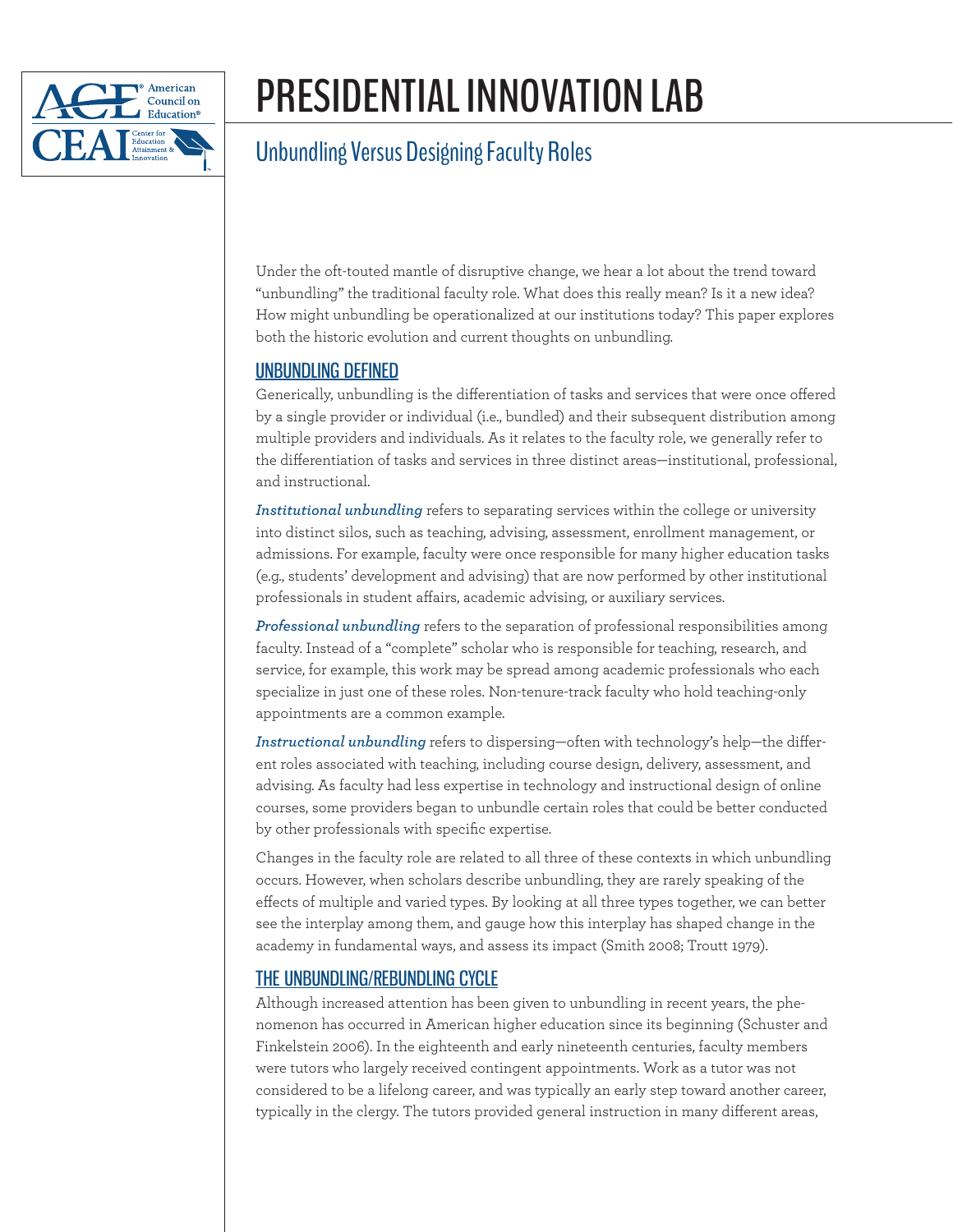working with students across their four years in the degree. They also provided "co-curricular" content related to their students' moral development. An early form of unbundling occurred in the early 1800s as faculty members began to be hired to fill more permanent positions, often with responsibility for a particular area of specialization such as natural philosophy, divinity, or ancient languages. Faculty members began to focus mostly on their topic area, rather than working with students across the four years of the curriculum, but they continued working with students on moral development.

### FACULTY PROFESSIONALIZATION

When the university model became dominant in the late 1800s, the faculty role continued to increasingly focus on the specialization of knowledge, and research came to be seen as a major part of faculty work as the faculty became professionalized (e.g., involved in campus governance). The more professional model that emerged unbundled the advising, student development, and moral development components that were seen as core attributes of the earlier tutor role and the early permanent-faculty role. This led to an emerging student services movement. Although faculty members were doing less of the day-to-day administrative work of their institutions (e.g., registration), they began to have greater involvement with institutional governance, research, and public service. As faculty became professionalized, they felt it was important to have input into institutional matters related to the curriculum, educational policy, faculty personnel decisions, and the selection of academic administrators. The addition of these new tasks represented a rebundling of the faculty role.

### ACCOMMODATING INCREASING DEMAND FOR HIGHER EDUCATION

After World War II, the influx of many veterans on college and university campuses fueled unprecedented enrollment growth. New institutions were developed, such as community colleges, technical colleges, and urban institutions. These new or expanded institutions had less emphasis on conducting research, prioritizing teaching instead. In the 1970s, the connection between research and teaching was further weakened. As the numbers of part-time faculty members grew throughout higher education sectors, it became the norm that tenure-track faculty increasingly taught the upper division and specialized courses; part-time faculty members were assigned to teach introductory and developmental education courses.

Larger universities began to experiment with using teaching assistants to provide some aspects of course delivery and assessment. The current concern about the role of technology in subsuming faculty involvement in grading, delivering course material, and other aspects of teaching may be seen as an extension of a long-standing precedent for non-faculty members assuming responsibility for such functions. Our twenty-first century technology is not solely responsible for introducing this notion of unbundling faculty teaching responsibilities among a number of individuals with differing levels of expertise.

### EDUCATIONAL TECHNOLOGY AND ONLINE EDUCATION

Instructional unbundling is facilitated by the rapid evolution of information and communication technologies, declining public funding for higher education, and the continued need to provide greater access to higher education. Amid periods of constrained resources, the new technologies are assumed to be able to improve access and decrease costs, prompting a renewed focus on faculty roles. The assumption is that some teaching-related functions might be accomplished more cheaply by other individuals with specialized expertise. Thus, rather than hire faculty members to develop and deliver entire courses, the range of functions asso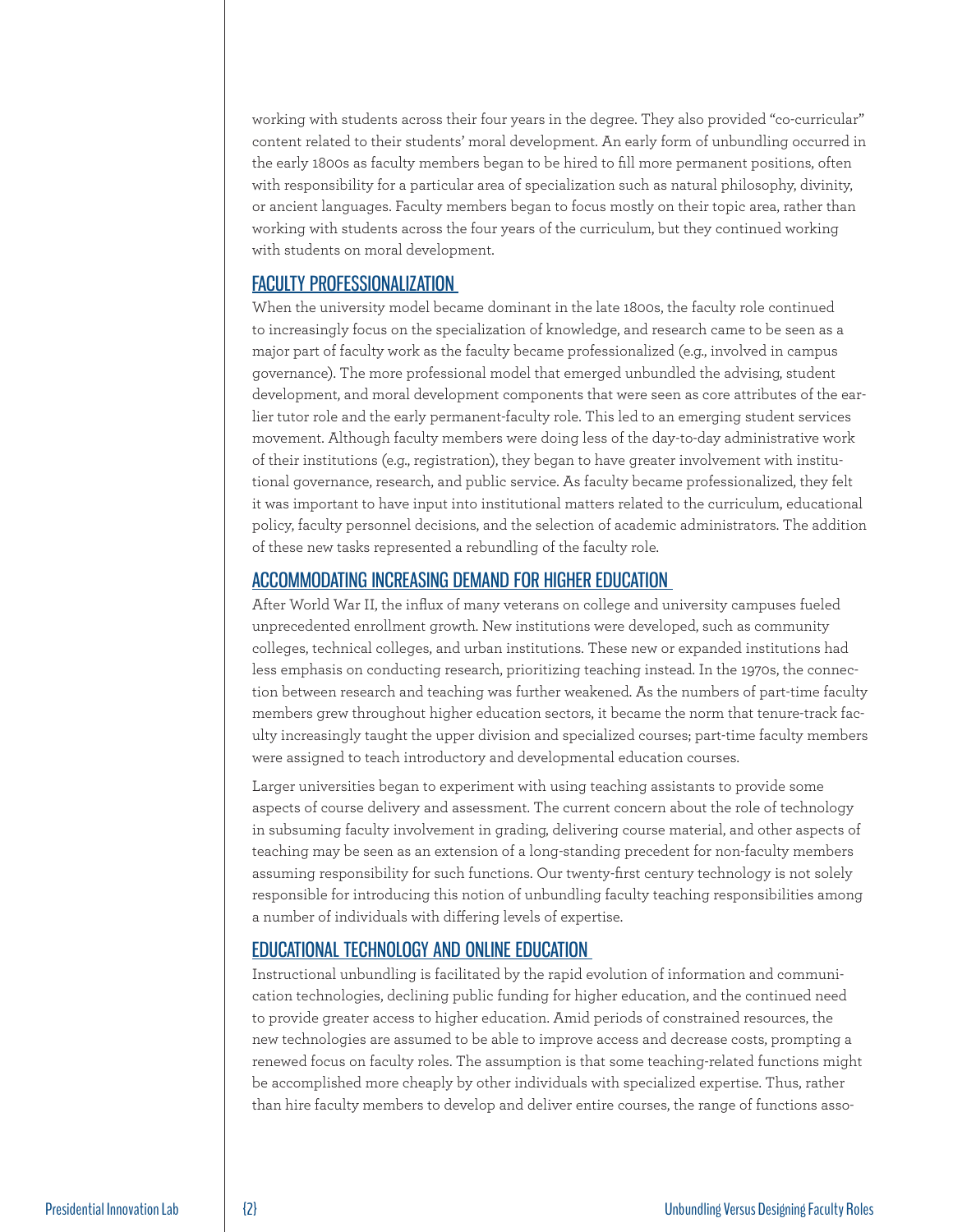ciated with providing instruction has been unbundled. In one scenario, a few faculty members would be hired to design a course curriculum, while the delivery of content, advisement, and assessment of students is often left to other professionals who are paid less and have less access to institutional support. These other professionals may not have the same content expertise or specialized training as traditional faculty members do. In addition, faculty are often hired on a contingent and part-time basis and have little if any ongoing connection to the institution or to the broader higher education enterprise.

Vernon C. Smith (2008) provides an overview of this new model, the *virtual assembly line production*, in which online teaching is disaggregated into eight different functions, each with its own specialist. These include the subject matter or curriculum design (faculty members); instructional design (technology and graphics experts); interface development (graphic designers, web designers, web programmers, and editors); content delivery (networking, technology, and learning help desks); student interaction (faculty, although often outsourced to tutors); grading (peers, tutors); improvement (instructional design team, faculty); and advising (student services, tutors, specialist leads). So, increasingly the component tasks associated with providing instruction are becoming differentiated and distributed among individuals with varying levels of expertise in an attempt to create the best online courses. Yet, Smith's work also demonstrates that rebundling is occurring; many campuses are discovering there are benefits associated with rejoining some of these tasks after experiencing problems with the extensive fragmentation of the teaching role.

It is important to note that instructional unbundling has taken on different forms. The University of Phoenix uses faculty to design courses and hires teaching professionals, who may not be faculty members, to deliver and assess courses. Western Governors University (WGU) uses external service providers for course development, and faculty for mentoring and support regarding content; it has separate faculty for mentoring across the whole program and advising. Evaluation of courses is conducted by a group of part-time faculty. It has three different types of faculty associated with specific tasks. It also hires paraprofessionals to conduct assessment and technology (see page 4 for more details).

At many institutions, a key area where unbundling has occurred is in large introductory courses. Carol A. Twigg and Clifford Adelman demonstrate that up to half of the credit hours produced at the lower-division level at American colleges and universities are concentrated in approximately 25 course titles. Rather than having each individual instructor take responsibility for developing such courses, costs could be cut by allowing a few faculty to design lower-division courses for multiple institutions. The instructors could then give their attention to advising and grading students. The National Center for Academic Transformation (NCAT), led by Twigg, has designed a number of such courses, and institutions are signing up to use them. The NCAT model contains six elements: whole course redesign (typically among a small group of faculty), integration of active learning, computer-based learning resources, mastery learning, on-demand help, and alternative staffing. Faculty roles are unbundled from the instructional design, advising/support, and lecture/content roles.

Massive open online courses (MOOCs) are yet another model in which a small number of faculty members are designing and developing courses, similarly to the NCAT model, and assessment and advising are handled by tutors or peers. In MOOCs, the faculty members associated with a course have little if any role in tasks such as answering students' questions or grading assignments. The important point to take away from these examples is that the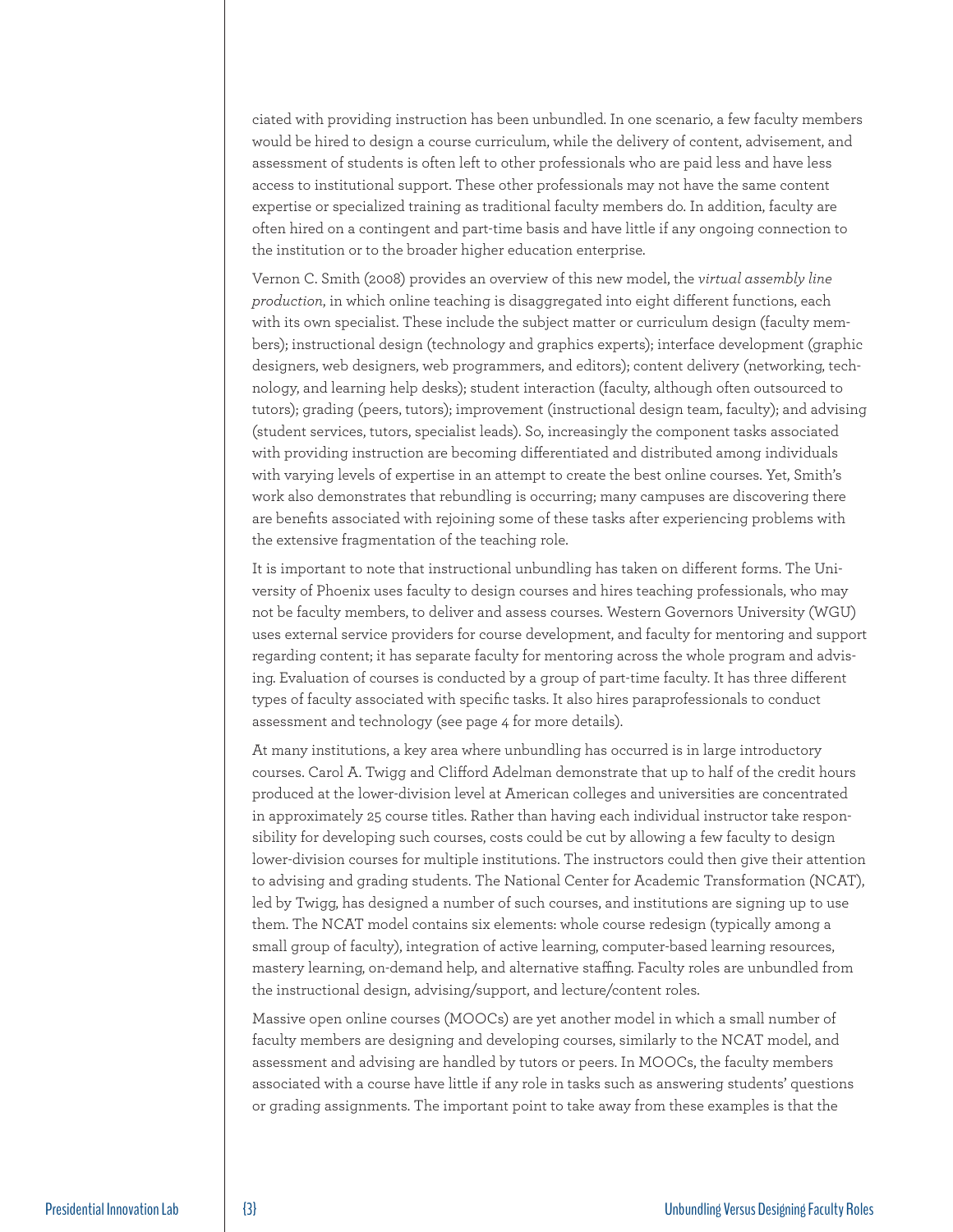# WESTERN GOVERNORS UNIVERSITY **WESTERN GOVERNORS UNIVERSITY**

Leaders at WGU began by asking what the essential faculty role is. They determined that it is applying and synthesizing content (through discussion, answering questions, and project work, for example), rather than delivering that content. They also consider mentoring and one-to-one student contact a central role of faculty. As a result, WGU's content is delivered through technology, and its faculty focus their efforts on guiding students through coursework. Course faculty or mentors focus on helping students with individual coursework, and a different set of faculty (called student faculty or mentors) are assigned to students over the course of their entire program to advise them, mentor them about program goals, and motivate them when they hit roadblocks. WGU leaders also worried about whether faculty were experts in assessment and technology, which are key components of their model. Leaders decided that faculty could not master the skills well enough, and unbundled these roles. They also believe that students will communicate more

with faculty who are not grading them, and so have hired faculty on a part-time basis to do grading. Most of their course faculty are full-time with benefits; they recognize that having faculty mentors requires a more full-time model.

But WGU President Robert W. Mendenhall recognizes that WGU started as an innovative institution, and that shifting faculty roles in traditional institutions will be a significant challenge: "Institutions that try to add on mentoring, technology, and robust assessment individually without revising the educational model will be more likely to add on costs rather than to reduce them." To unbundle the faculty role and reduce costs requires very systematic, rarely implemented changes within an institution. But Mendenhall suggests there may be some opportunities if changes are introduced gradually; while cost savings might be elusive, perhaps they can be garnered over time. One could approach unbundling slowly, starting with shifting the grading to a standardized assessment and moving content online; later, one

could add in instructional design and move toward having just a few faculty members create the curriculum. In general, Mendenhall believes, technology can serve as a lever for rethinking faculty roles.

Leaders at WGU also note the dearth of research on the unbundling of faculty roles. They do suggest that the research on the importance of mentoring and more individualized learning indicates that their approach is promising, but admit that very little research supports the experiments in faculty roles. They worry less about the common criticisms of unbundling because their model builds in an overall assessment for the program that connects learning between each course, and their addition of a faculty member to follow a student throughout their entire program also adds integration. So in many ways, they recognize the problems that have already been identified in studies of unbundling and have made alterations to address some of these emerging problems.

**RIO SALADO COLLEGE RIO SALADO COLLEGE**

Rio Salado College (AZ) is a similarly innovative institution. As an online institution (with some hybrid courses), it relies mostly on a part-time faculty model. There is a small group of about 25 fulltime faculty who provide leadership for the overall curriculum and whose work is interdisciplinary. There is only one faculty member in each core discipline/field who helps provide support by managing the part-time faculty within each area. Technology, student advising, testing, and assessment have been unbundled into separate divisions. The faculty's role is narrowly focused on course development and teaching the curriculum, along with some content delivery and applying knowledge in courses. They place a strong emphasis on creating collaboration across the various units—technology, assessment, faculty, advising, and support. Leaders at Rio Salado acknowledge that this level

of collaboration is quite unusual in higher education and would be hard to export to other institutions: The institution was structured and designed to be collaborative. The student population is largely composed of women over 30 who are returning to get degrees or certifications. Most of them work full time and have a family and are trying to manage multiple responsibilities.

Linda M. Thor, former president of the college, describes how this unbundling model is perhaps limited in scalability and may not be easily aligned with the goals of many higher education institutions: "This model works for a particular type of institution among a particular group of students, but this model of learning and faculty would not likely work for everywhere." Thor notes how the new faculty coming into the academy are much more versed in technology, predictive

analytics, and diversity, and have a hunger for innovation. She wonders whether unbundling will be necessary with a new set of faculty with skills more aligned to the new learning environment. She also sees a lot of opportunity in traditional institutions such as Foothill–De Anza Community College District (CA), where she is currently chancellor. Thor sees institutions as being open to trying new technologies and experimenting with ways to encourage robust faculty support of student learning. Therefore, she notes the importance of not "merely adopting innovations from other institutions, but designing faculty roles that best fit an institution's mission and goals." Like Mendenhall, she notes the importance of full-time faculty, and says administrators should be hiring more full-time faculty on campuses, but are constrained by budgets.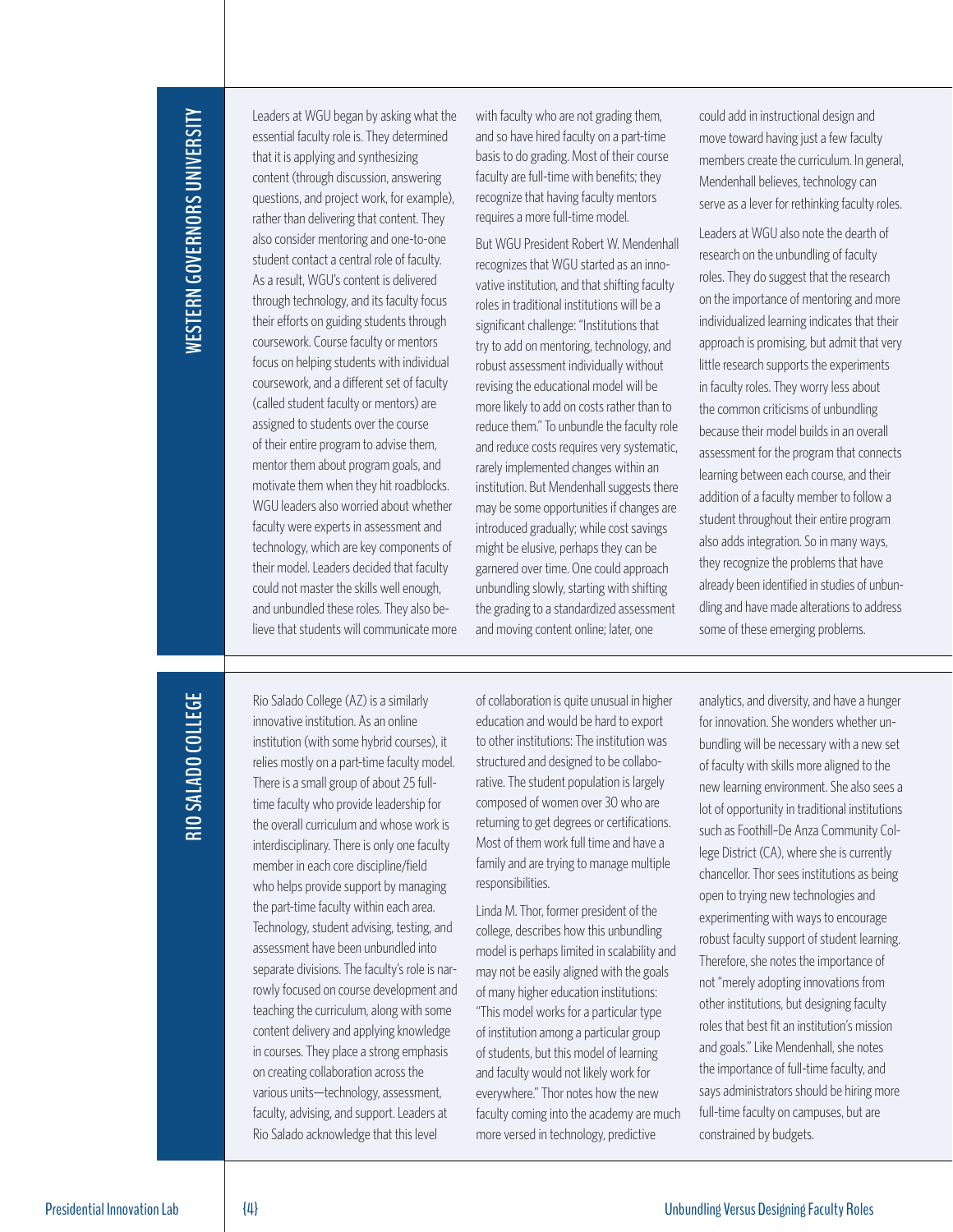unbundling of instruction is occurring in many different ways; there is no single model. New approaches are also emerging quite rapidly, particularly as technology allows for many different configurations of the faculty role to be imagined.

### COMMON CONCERNS

Two influential critiques of unbundling include John Henry Newman's *The Idea of a University* and Ernest L. Boyer's *Scholarship Reconsidered*. Newman argued that increasing specialization discourages faculty from developing general knowledge of many different curricular areas in order to educate the whole student and to facilitate interdisciplinarity.

Boyer's *Scholarship Reconsidered* supports the importance of the "complete scholar" encompassing the triad of teaching, research, and service, but suggests making the model flexible to address different institutional needs and emphasis. Boyer argues that while all faculty should be scholars and versant in the research in their specialization, community college faculty might focus more on the scholarship of teaching, and faculty in comprehensive or metropolitan universities might focus more on the application of knowledge. Higher education has long been differentiated with multiple institutional types, and Boyer reminds us that today, the larger university segment serves a smaller number of students than community colleges, technical colleges, liberal arts colleges, and non-university forms of postsecondary education do.

THE HISTORY OF UNBUNDLING **THE HISTORY OF UNBUNDLING**

Lessons from history show that changes in faculty roles:

- Have largely occurred as a result of philosophical/ideological shifts or external influences and forces (e.g., the emergence of new types of institutions, the need to increase access or enrollment capacity, or resource constraints and cost controls)
- Have almost never been an intentional effort to redesign faculty roles in a way that is focused on student learning or serving institutional missions, an exception being efforts to address the influx of veterans enrolling after World War II
- Have elicited concerns among faculty that they will no longer be able to provide career advice in their fields of expertise, lose a broader connection to the general education curriculum, get caught in the tensions between the teaching and research roles, or lose the rich feedback on assignments from faculty when assessment is handled by peers
- Have not been the focus of empirical research to better understand all of the advantages and disadvantages of unbundling/rebundling

### INTEGRATING TEACHING AND RESEARCH

Vincent Price, provost of the University of Pennsylvania, describes how technology and changes in faculty roles may create a greater connection between research and teaching. He sees the potential for technology to make teaching a more inquiry-based process, focused more on coaching and mentoring and less on content delivery. Rather than unbundling teaching and research, this approach makes teaching more like research and is likely, over the long run, to further align these roles at research institutions such as Penn. In fact, he sees undergraduate education potentially becoming more like the doctoral experience, involving students in inquiry-based teaching that is more like the Oxford tutorial model of personalized education. Faculty are increasingly going to see teaching as a research process, with information coming from data analytics and learning management systems; in this way, the shift to technology and data analytics can result in more bundling rather than an unbundling of faculty roles.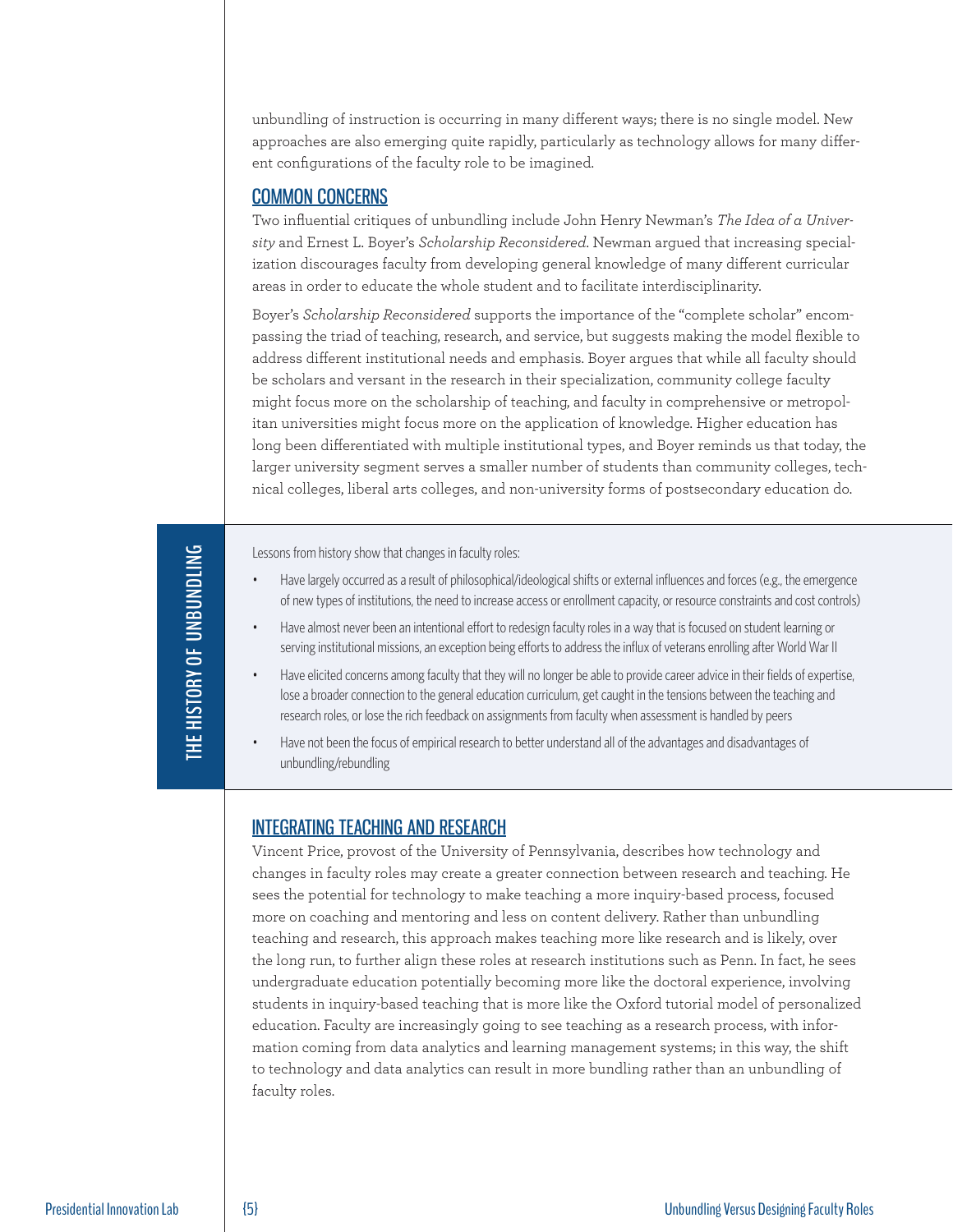At the same time, he supposes that some institutions will continue to shift to more full-time non-tenure-track faculty and part-time faculty who focus on teaching (even though their part-time status will necessarily limit their ability to contribute to long-term governance and curriculum planning).

Unbundling appears to not be inherently problematic in principle, but in practice, challenges have emerged because institutions are unlikely to redesign policies and practices to ensure that the range of new positions are properly integrated and supported. History suggests that when tasks such as advising or supporting student development are taken away from faculty, consideration is not given to the ways that faculty can and should still have involvement, such as in providing advice about careers and graduate school. Similarly, when the teaching role is disaggregated, forms of support that are important for providing high-quality instruction are not provided. Unbundling does not have to have a negative impact, but historically it has been implemented without being carefully designed and considered in conjunction with the learning process and outcomes for students.

- Institutional unbundling, related to removing faculty involvement in advising and providing student support, can be problematic for student learning.
- There is nothing inherently positive about the joining of teaching and research for most faculty when it comes to supporting student learning.
- There are pressures that make it difficult for faculty to be both good teachers and scholars, but changes in institutional policy to support both aspects of the role have never been executed and studied.
- Teaching-only positions, such as those of non-tenure-track faculty, need support similar to that provided for tenure-track faculty to be effective, but this does not occur in practice.
- Limited research suggests that there may be student productivity gains created by implementing models of unbundling and using technology, but it is unclear whether the gains are from robust use of technology or unbundling the faculty role, or both.
- It is not clear whether unbundling the teaching role produces meaningful cost savings or whether any differences in outcomes are worth any savings that are realized, but future studies with more robust designs may provide more precise information.
- Unbundling the teaching role appears to compromise outcomes in configurations that have been tried out thus far.

### FUTURE RESEARCH AND POLICY IMPLICATIONS

- **Study unbundling directly:** There are very few studies that have examined the unbundling of the faculty role—professional unbundling, institutional unbundling, or instructional unbundling. Therefore, currently we must infer probable impacts from studies of different phenomena in order to understand what has occurred and what the consequences are. Unbundling models that more or less divide the faculty role should be examined for effectiveness and outcomes.
- 2. *Examine impacts/outcomes:* Research should also seek to examine the extent to which unbundling impacts a number of outcomes related to the student experience and student learning. Traditional institutions that value shared governance or academic freedom should also note that research on the unbundling of the faculty

**SUMMARY OF RESEARCH ON UNBUNDLING SUMMARY OF RESEARCH ON UNBUNDLING**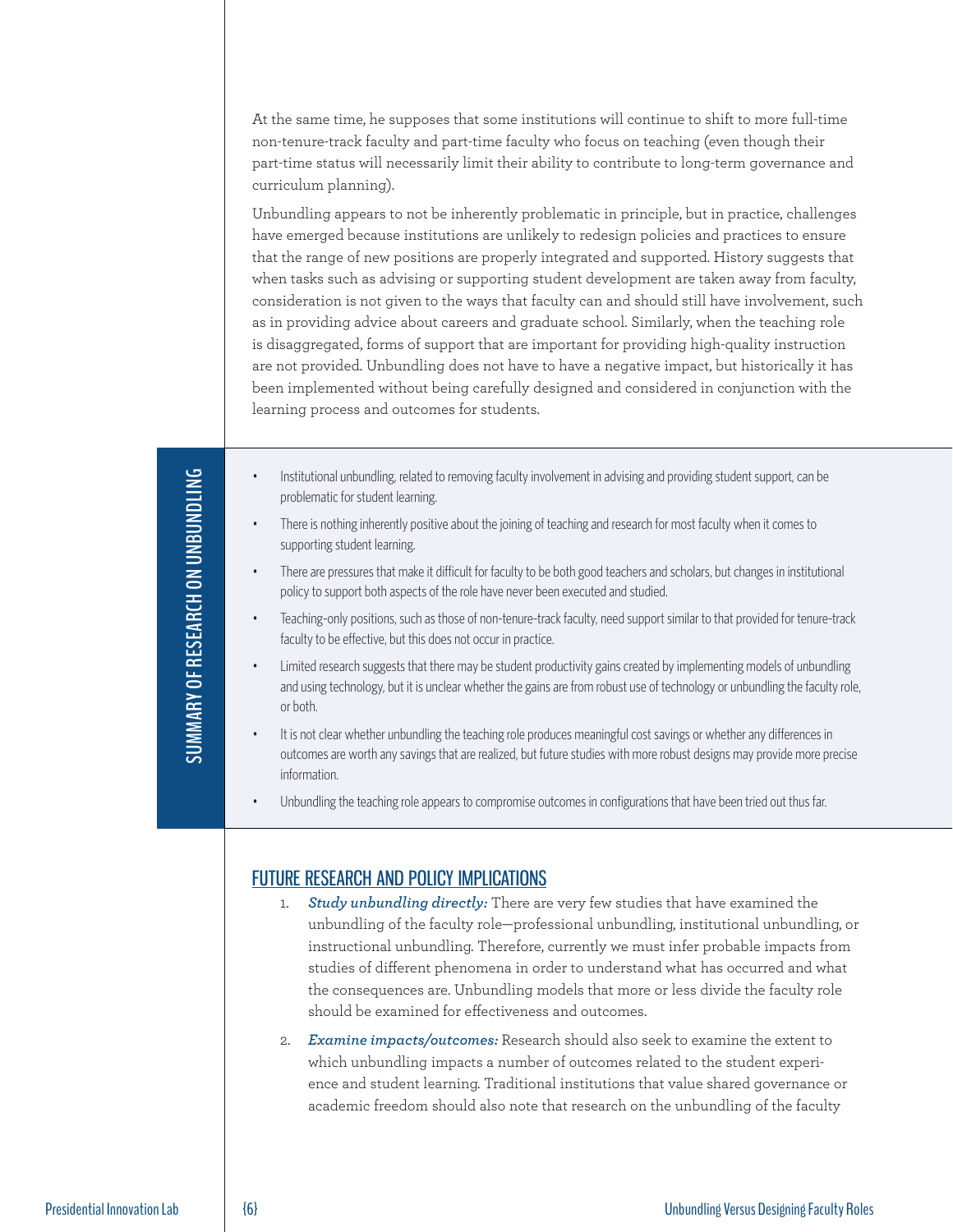role has not examined the impact on these institutional processes. Furthermore, little attention has been given to the potential effects unbundling has on knowledge development and dissemination in academic disciplines.

- 3. *Instructional unbundling:* There are few studies that have utilized robust research methods to support claims of cost savings from instructional unbundling. In order for research to be advanced in this area, scholars should first focus on honing methods to assign and assess the cost of instruction in a variety of settings, both online and in traditional brick-and-mortar classrooms.
- 4. *Impact of institutional environment on unbundling:* Some studies suggest that unbundling is shaped by different campus cultures, institutional types, reward structures, and policies. Studying the factors that support and foster successful unbundling in one case and stifle it in another can help us to better understand how to implement these changes properly, exposing various support systems and structures that can be put in place.
- 5. *Vehicle or organization for policy development related to faculty roles:* To define faculty roles, we may need a policy mechanism that utilizes existing research and that is based on intentional design rather than powerful interest groups, ideology, or external pressures alone. The history of redefinition of faculty roles suggests that clear and intentional design is often missing, and that it can result in problematic outcomes. Historically, no vehicle has existed to manage the differing external pressures/forces and differing interests, and the enterprise would benefit from a policy structure to help to define faculty roles in the future. Such a body might look like certification or licensure for other professional groups such as doctors or lawyers.

### A PIVOT IN TERMINOLOGY: REDESIGNING FACULTY ROLES

Based on this analysis, we invite institutions to consider *redesigning* faculty roles to ensure that institutional missions—and particularly students—are being served. For example, campuses such as The Evergreen State College (WA), Hampshire College (MA), and The University of Texas of the Permian Basin have redesigned their faculty roles with new contracts, responsibilities, and appointments; these institutions have never had a form of tenure in place. Some of these campuses have created full-time non-tenure-track faculty positions focused on and rewarded for teaching with long-term contracts after a probationary period. Others are examining ways to create more flexible faculty roles to meet institutional goals regarding teaching, service, leadership, and community engagement by allowing for more flexible faculty appointments that are renegotiated yearly based on whether a faculty member will focus more on teaching, scholarship, or service/leadership. These thoughtful experiments were typically driven by evolving thinking about faculty work (e.g., to be more interdisciplinary or to focus more on teaching).

None of these early pilots was designed with the assumption that unbundling faculty roles was the solution; they instead started with questions about the type of education the institutions were attempting to provide, and which faculty role was best suited to meet each institution's goals. In general, experiments such as these have not been used to inform any major projects aimed at rethinking faculty roles beyond those within a single institution. The time may have come for a greater national dialogue and exchange about redesigning faculty roles for the future.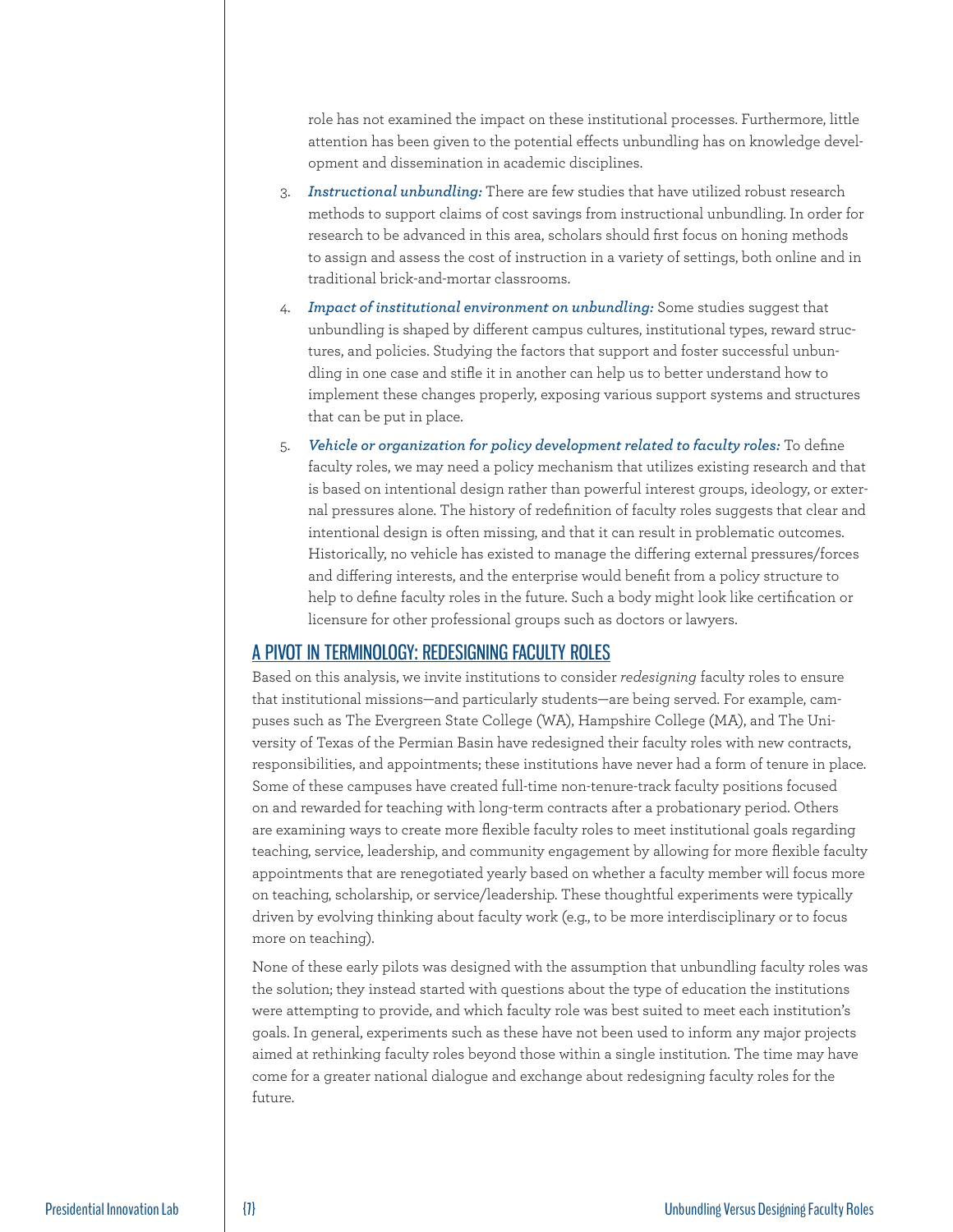### FINAL THOUGHTS

The long history of the unbundling-rebundling cycle suggests the practice is well entrenched. Intentional design or research has never been used to construct faculty roles. We need to move beyond the anecdotal and beyond extrapolating the virtues or pitfalls of a major transformation to the academic workforce. It is time for both academic and administrative leaders to consider not only how the faculty roles might be unbundled, but also how they might be designed with a sense of care and integrity to address the unique learning mission of higher education institutions.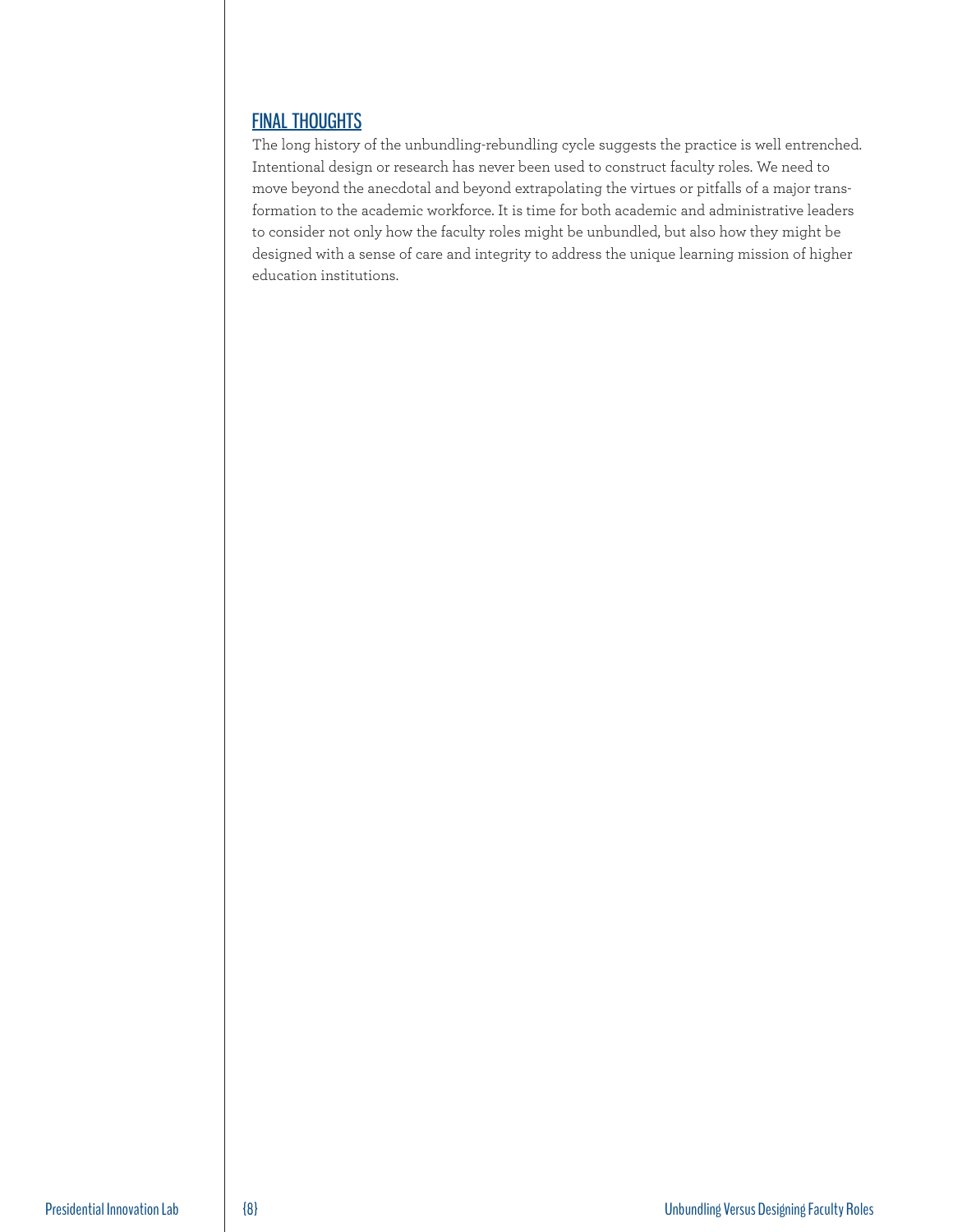### **REFERENCES**

- Adelman, Clifford. 1995. *The New College Course Map and Transcript Files: Changes in Course-Taking and Achievement,* 1972–1993. Washington, DC: National Institute on Postsecondary Education, Libraries, and Lifelong Learning.
- Boettcher, Judith V., and Rita-Marie Conrad. 1999. *Faculty Guide for Moving Teaching and Learning to the Web.* Laguna Hills, CA: League for Innovation in the Community College.
- Bowen, William G., and Kelly A. Lack. 2012. *Current Status of Research on Online Learning in Postsecondary Education.* Ithaka S+R. http://continuingstudies.wisc.edu/innovation/ ithaka-sr-online-learning.pdf.
- Bowen, William G., Matthew M. Chingos, Kelly A. Lack, and Thomas I. Nygren. 2012. *Interactive Learning Online at Public Universities: Evidence from Randomized Trials.* Ithaka S+R. http://mitcet.mit.edu/wp-content/uploads/2012/05/BowenReport-2012.pdf.
- Bowen, William G., Matthew M. Chingos, Kelly A. Lack, and Thomas I. Nygren. 2014. "Interactive Learning Online at Public Universities: Evidence from a Six-Campus Randomized Trial." *Journal of Policy Analysis and Management* 33: 94–111.
- Boyer, Ernest L. 1997. *Scholarship Reconsidered: Priorities of the Professoriate.* Washington, DC: The Carnegie Foundation for the Advancement of Teaching.
- Carrell, Scott E., and James E. West. 2008. "Does Professor Quality Matter? Evidence from Random Assignment of Students to Professors." NBER Working Paper No. 14081. Cambridge, MA: National Bureau of Economic Research.
- Chait, Richard P., and Andrew T. Ford. 1982. *Beyond Traditional Tenure: A Guide to Sound Policies and Practices.* San Francisco: Jossey-Bass.
- Clark, Burton R. 1995. "Leadership and Innovation in Universities from Theory to Practice." *Tertiary Education and Management* 1 (1): 7–11.
- Cole, Darnell, and Kimberly A. Griffin. 2013. "Advancing the Study of Student-Faculty Interaction: A Focus on Diverse Students and Faculty." In *Higher Education: Handbook of Theory and Research, Vol. 28,* edited by Michael B. Paulsen, 561–611. New York: Springer.
- Crisp, Gloria, and Irene Cruz. 2009. "Mentoring College Students: A Critical Review of the Literature Between 1990 and 2007." *Research in Higher Education* 50 (6): 525–545.
- Eagan, M. Kevin, Jr., and Audrey J. Jaeger. 2009. "Effects of Exposure to Part-time Faculty on Community College Transfer." *Research in Higher Education* 50: 168–188.
- Ehrenberg, Ronald G., and Liang Zhang. 2005. "Do Tenured and Tenure-Track Faculty Matter?" *Journal of Human Resources* 40 (3): 647–659.
- Fairweather, James S. 2002. "The Mythologies of Faculty Productivity: Implications for Institutional Policy and Decision Making." *The Journal of Higher Education* 73: 26–48.
- Feldman, Kenneth A. 1987. "Research Productivity and Scholarly Accomplishment of College Teachers as Related to Their Instructional Effectiveness: A Review and Exploration." *Research in Higher Education* 26 (3): 227–298.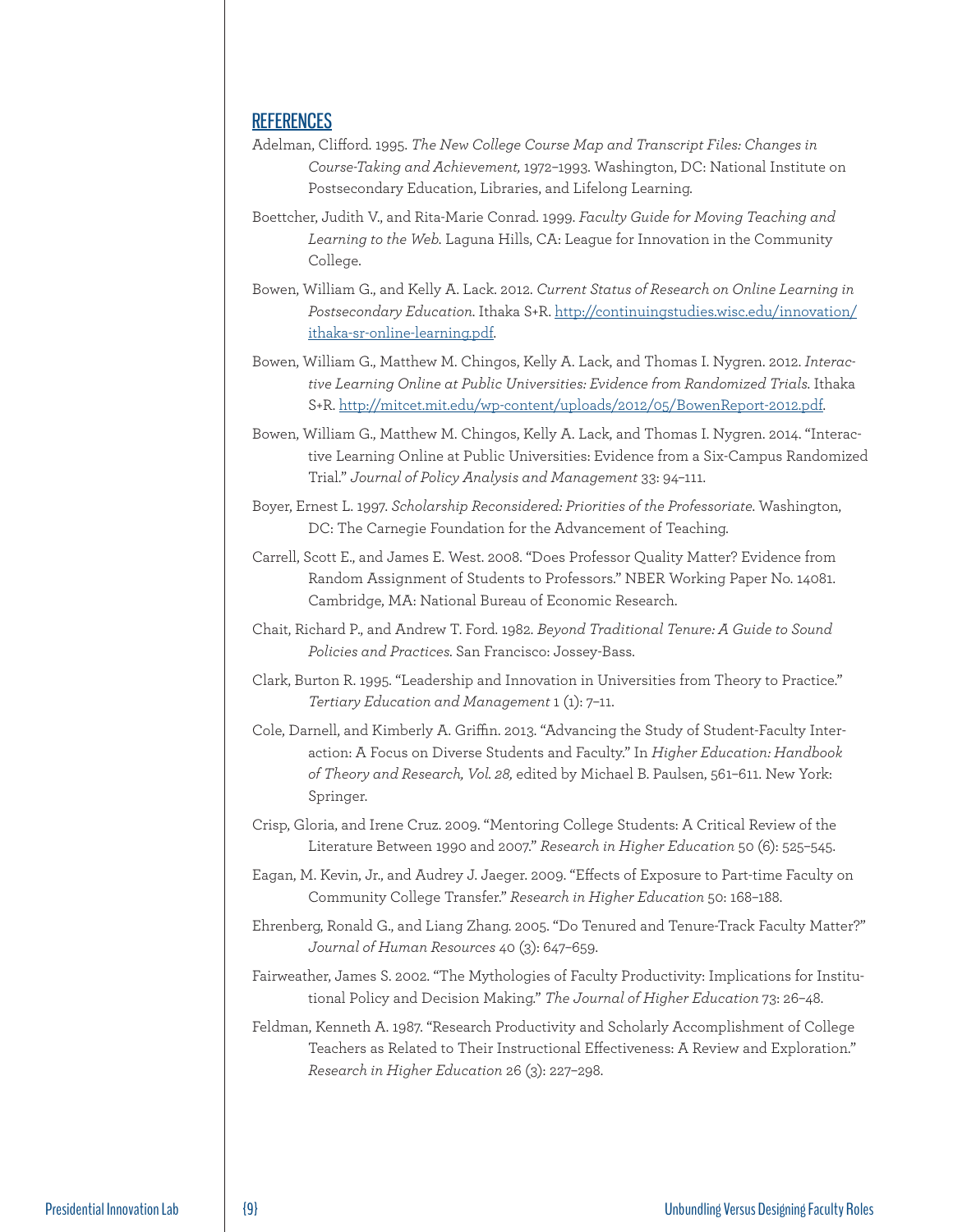- Feldman, Kenneth A., and Theodore M. Newcomb. 1969. *The Impact of College on Students.*  San Francisco: Jossey-Bass.
- Finkelstein, Martin. 1997. "From Tutor to Specialized Scholar: Academic Professionalization in Eighteenth and Nineteenth Century America." In *The History of Higher Education, 2nd edition,* edited by Lester F. Goodchild and Harold S. Wechsler, 99–121. Boston: Pearson Custom Publishing.
- Finkelstein, Martin. 2003. "The Morphing of the American Academic Profession." *Liberal Education* 89 (4): 6–15.
- Howell, Scott L., Farhad Saba, Nathan K. Lindsay, and Peter B. Williams. 2004. "Seven Strategies for Enabling Faculty Success in Distance Education." *Internet and Higher Education* 7: 33–49.
- Howell, Scott L., Peter B. Williams, and Nathan K. Lindsay. 2003. "Thirty-Two Trends Affecting Distance Education: An Informed Foundation for Strategic Planning." *Online Journal of Distance Learning Administration* 6 (3). http://distance.westga.edu/~distance/ ojdla/ fall63/ howell63.pdf.
- Jacobi, Maryann. 1991. "Mentoring and Undergraduate Academic Success: A Literature Review." *Review of Educational Research* 61: 505–532.
- Jacoby, Daniel. 2006. "Effects of Part-time Faculty Employment on Community College Graduation Rates." *The Journal of Higher Education* 77: 1081–1103.
- Jaeger, Audrey J., and M. Kevin Eagan Jr. 2009. "Unintended Consequences: Examining the Effect of Part-time Faculty Members on Associate's Degree Completion." *Community College Review* 36 (3): 167–194.
- Jewett, Frank. 2000. "A Framework for the Comparative Analysis of the Costs of Classroom Instruction vis-à-vis Distributed Instruction." In *Dollars, Distance, and Online Education: The New Economics of College Teaching and Learning,* edited by Martin J. Finkelstein, Carol Frances, Frank I. Jewett, and Bernard W. Scholz, 85–124. Phoenix: American Council on Education.
- Keeling, Richard P., ed. 2004. *Learning Reconsidered: A Campus-Wide Focus on the Student Experience.* Washington, DC: American College Personnel Association and NASPA: Student Affairs Administrators in Higher Education.
- Kezar, Adrianna J., and Jaime Lester. 2009. *Organizing Higher Education for Collaboration: A Guide for Campus Leaders.* San Francisco: Jossey-Bass.
- Kuh, George D., Jillian Kinzie, John H. Schuh, and Elizabeth J. Whitt. 2005. *Student Success in College: Creating Conditions That Matter.* San Francisco: Jossey-Bass.
- Leisyte, Liudvika, and Dee, Jay R. 2012. "Understanding Academic Work in a Changing Institutional Environment: Faculty Autonomy, Productivity, and Identity in Europe and the United States." In *Higher Education: Handbook of Theory and Research, Vol. 27,* edited by John C. Smart and Michael B. Paulsen, 123–206.
- Levy, Suzanne. 2003. "Six Factors to Consider When Planning Online Distance Learning Programs in Higher Education." *Online Journal of Distance Learning Administration* 6 (1). http://www.westga.edu/~distance/ojdla/spring61/levy61.pdf.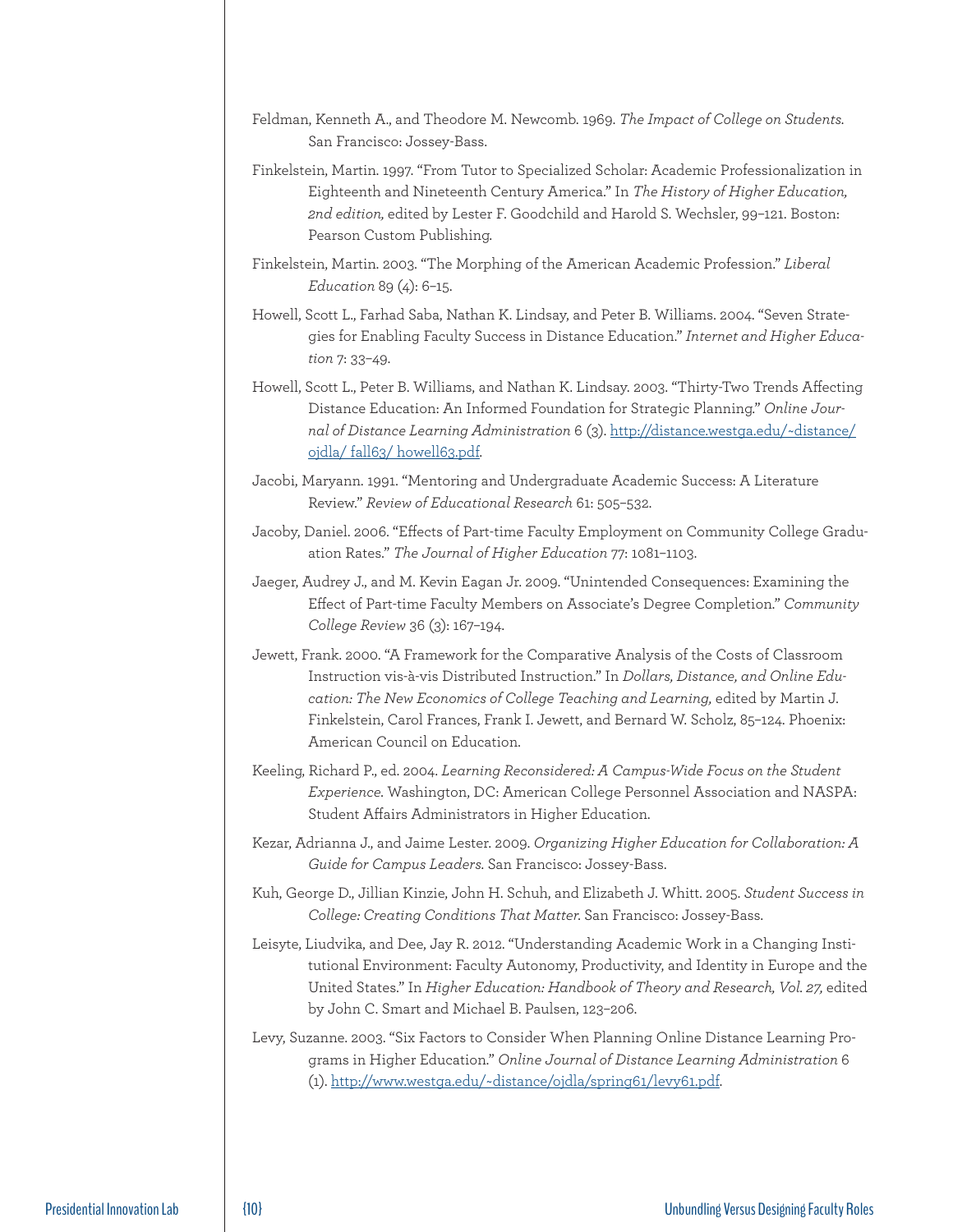- Linsky, Arnold S., and Murray A. Straus. 1975. "Student Evaluations, Research Productivity, and Eminence of College Faculty." *The Journal of Higher Education* 46: 89–102.
- Massy, William F., and Robert Zemsky. 1994. "Faculty Discretionary Time: Departments and the 'Academic Ratchet.'" *The Journal of Higher Education* 65: 1–22.
- McBurnie, Grant. 2001. "Globalization: A New Paradigm for Higher Education Policy." *Higher Education in Europe* 26 (1): 11–26.
- Means, Barbara, Yukie Toyama, Robert Murphy, Marianne Bakia, and Karla Jones. 2009. *Evaluation of Evidence-Based Practices in Online Learning.* Washington, DC: U.S. Department of Education. http://www2.ed.gov/rschstat/eval/tech/evidence-based-practices/ finalreport.pdf.
- Miller, Ben. 2010. *The Course of Innovation: Using Technology to Transform Higher Education.*  Education Sector Reports. Washington, DC: Education Sector. http://www.educationsector.org/publications/course-innovation-using-technology-transform-higher-education.
- National Center for Academic Transformation. 2014. "Who We Are." http://www.thencat.org/ whoweare.html.
- Neely, Patricia W., and Jan P. Tucker. 2010. "Unbundling Faculty Roles in Online Distance Education Programs." *The International Review of Research in Open and Distance Learning* 11 (2). http://www.irrodl.org/index.php/irrodl/rt/printerFriendly/798/1543 1/.
- Neumann, Ruth. 1996. "Researching the Teaching-Research Nexus: A Critical Review." *The Australian Journal of Education* 40: 5–18.
- Newman, John Henry. 1999. *The Idea of a University.* Washington, DC: Regnery Publishing, Inc.
- Pascarella, Ernest T. 1980. "Student-Faculty Informal Contact and College Outcomes." *Review of Educational Research* 50 (4): 545–595.
- Pascarella, Ernest T., and Patrick T. Terenzini. 1991. *How College Affects Students: Findings and Insights from Twenty Years of Research.* San Francisco: Jossey-Bass.
- Pascarella, Ernest T., and Patrick T. Terenzini. 2005. *How College Affects Students: A Third Decade of Research,* vol. 2. San Francisco: Jossey-Bass.
- Pathak, Virendra, and Kavita Pathak. 2010. "Reconfiguring the Higher Education Value Chain." *Management in Educatio*n 24 (4): 166–171.
- Paulson, Karen. 2002. "Reconfiguring Faculty Roles for Virtual Settings." *The Journal of Higher Education* 73 (1): 123–140.
- Plater, William M. 2008. "The Twenty-First-Century Professoriate." *Academe* 94 (4): 35–40.
- Rentz, Audrey L., and Mary Howard-Hamilton. 2011. "Student Affairs: An Historical Perspective." In *Rentz's Student Affairs Practice in Higher Education, 4th edition,* edited by Naijian Zhang, pp. 30–62. Springfield, IL: Charles C Thomas Publisher, LTD.
- Schuster, Jack H., and Martin J. Finkelstein. 2006. *The American Faculty: The Restructuring of Academic Work and Careers.* Baltimore: The John Hopkins University Press.
- Slaughter, Sheila, and Gary Rhoades. 2004. *Academic Capitalism and the New Economy.* Baltimore: The Johns Hopkins University Press.